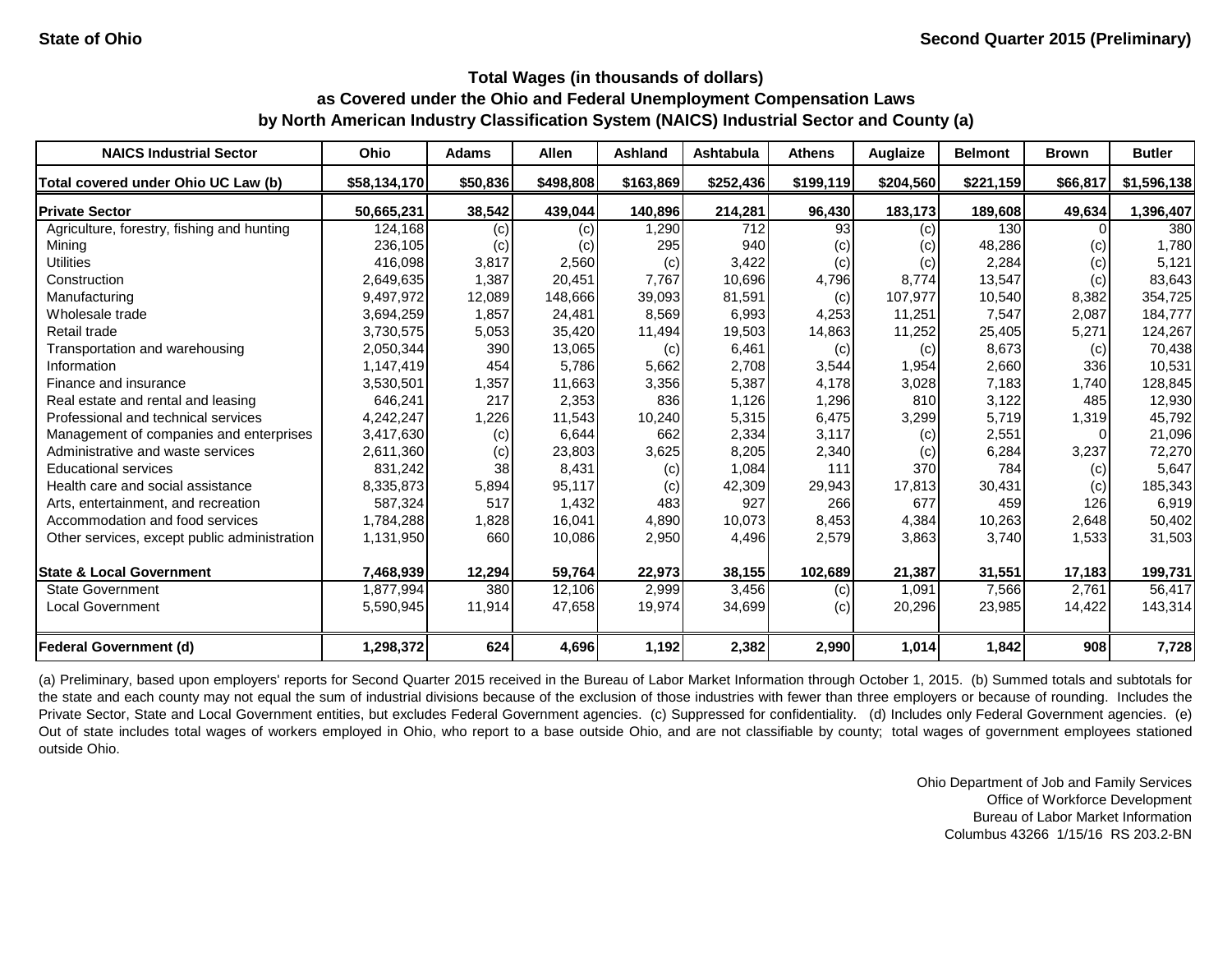| <b>NAICS Industrial Sector</b>               | Carroll  | Champaign | <b>Clark</b> | <b>Clermont</b> | <b>Clinton</b> | Columbiana | Coshocton | <b>Crawford</b> | Cuyahoga    | <b>Darke</b> |
|----------------------------------------------|----------|-----------|--------------|-----------------|----------------|------------|-----------|-----------------|-------------|--------------|
| Total covered under Ohio UC Law (b)          | \$57,930 | \$102,188 | \$442,254    | \$597,768       | \$158,765      | \$250,530  | \$112,549 | \$116,388       | \$8,770,262 | \$167,387    |
| <b>Private Sector</b>                        | 50,345   | 85,711    | 377,972      | 520,759         | 139,102        | 211,118    | 99,576    | 99,426          | 7,777,207   | 148,426      |
| Agriculture, forestry, fishing and hunting   | 75       | (c)       | 3,496        | (c)             | (c)            | 985        | 599       | (c)             | 1.473       | (c)          |
| Mining                                       | 2,601    | (c)       | 1,988        | (c)             | (c)            | 3,164      | 1,176     | (c)             | 5,480       | (c)          |
| <b>Utilities</b>                             | 997      | (c)       | (c)          | 6,303           | (c)            | 2,002      | 7,162     | (c)             | 28,516      | 1,015        |
| Construction                                 | 5,897    | 2,838     | 10,626       | 36,126          | 2,167          | 10,567     | 19,790    | 3,654           | 293,000     | 8,975        |
| Manufacturing                                | 14,873   | 48,286    | 84,980       | 81,888          | 40,160         | 62,533     | 33,826    | 31,190          | 1,017,670   | 53,983       |
| Wholesale trade                              | 2,802    | (c)       | (c)          | 47,093          | (c)            | 9,729      | 955       | 5,697           | 533,346     | 10,604       |
| Retail trade                                 | 4,637    | 5,610     | 34,671       | 61,341          | 10,004         | 26,052     | 7,452     | 8,432           | 423,679     | 11,234       |
| Transportation and warehousing               | 4,825    | 2,767     | 29,317       | 31,514          | 32,281         | 12,933     | 2,431     | (c)             | 238,600     | 11,641       |
| Information                                  | 338      | 693       | 2,025        | 22,337          | 2,884          | 1,845      | 506       | 532             | 234,137     | 679          |
| Finance and insurance                        | 581      | 2,110     | 29,918       | 56,667          | 4,424          | 5,503      | 2,086     | 6,636           | 709,981     | 7,281        |
| Real estate and rental and leasing           | 2,223    | 446       | 3,933        | 8,896           | 735            | 2,010      | 628       | 309             | 151,275     | 610          |
| Professional and technical services          | 1,314    | (c)       | 8,724        | 37,160          | 3,555          | 4,167      | (c)       | 3,918           | 836,479     | (c)          |
| Management of companies and enterprises      | 0        | (c)       | 23,263       | 11,605          | 3,915          | 1,643      | (c)       | (c)             | 528,409     | (c)          |
| Administrative and waste services            | 1,426    | 2,079     | 13,802       | 23,460          | 3,808          | 11,199     | 1,730     | (c)             | 399,353     | 3,929        |
| <b>Educational services</b>                  |          | 1,486     | 7,220        | 2,788           | (c)            | 1,037      | 545       | (c)             | 192,723     | 240          |
| Health care and social assistance            | 4,145    | 6,714     | 69,979       | 50,220          | (c)            | 41,245     | 12,574    | (c)             | 1,585,084   | 22,711       |
| Arts, entertainment, and recreation          | 367      | 480       | 1.781        | 4,033           | 291            | 726        | 350       | 247             | 186.559     | 735          |
| Accommodation and food services              | 2,129    | 2,210     | 16,919       | 24,108          | 4,053          | 7,171      | 2,373     | 3,146           | 242,725     | 3,280        |
| Other services, except public administration | 1,116    | 1,352     | 14,872       | 14,209          | 2,602          | 6,605      | 1,530     | 1,738           | 168,720     | 2,185        |
| <b>State &amp; Local Government</b>          | 7,585    | 16,477    | 64,282       | 77,009          | 19,663         | 39,412     | 12,973    | 16,962          | 993,055     | 18,961       |
| <b>State Government</b>                      | 372      | 600       | 1,623        | 7,359           | 1,717          | 3,828      | 469       | 1,597           | 66,021      | 458          |
| <b>Local Government</b>                      | 7,213    | 15,877    | 62,659       | 69,650          | 17,946         | 35,584     | 12,504    | 15,365          | 927,034     | 18,503       |
| <b>Federal Government (d)</b>                | 473      | 710       | 7,813        | 5,398           | 1,963          | 8,890      | 835       | 875             | 276,478     | 1,152        |

(a) Preliminary, based upon employers' reports for Second Quarter 2015 received in the Bureau of Labor Market Information through October 1, 2015. (b) Summed totals and subtotals for the state and each county may not equal the sum of industrial divisions because of the exclusion of those industries with fewer than three employers or because of rounding. Includes the Private Sector, State and Local Government entities, but excludes Federal Government agencies. (c) Suppressed for confidentiality. (d) Includes only Federal Government agencies. (e) Out of state includes total wages of workers employed in Ohio, who report to a base outside Ohio, and are not classifiable by county; total wages of government employees stationed outside Ohio.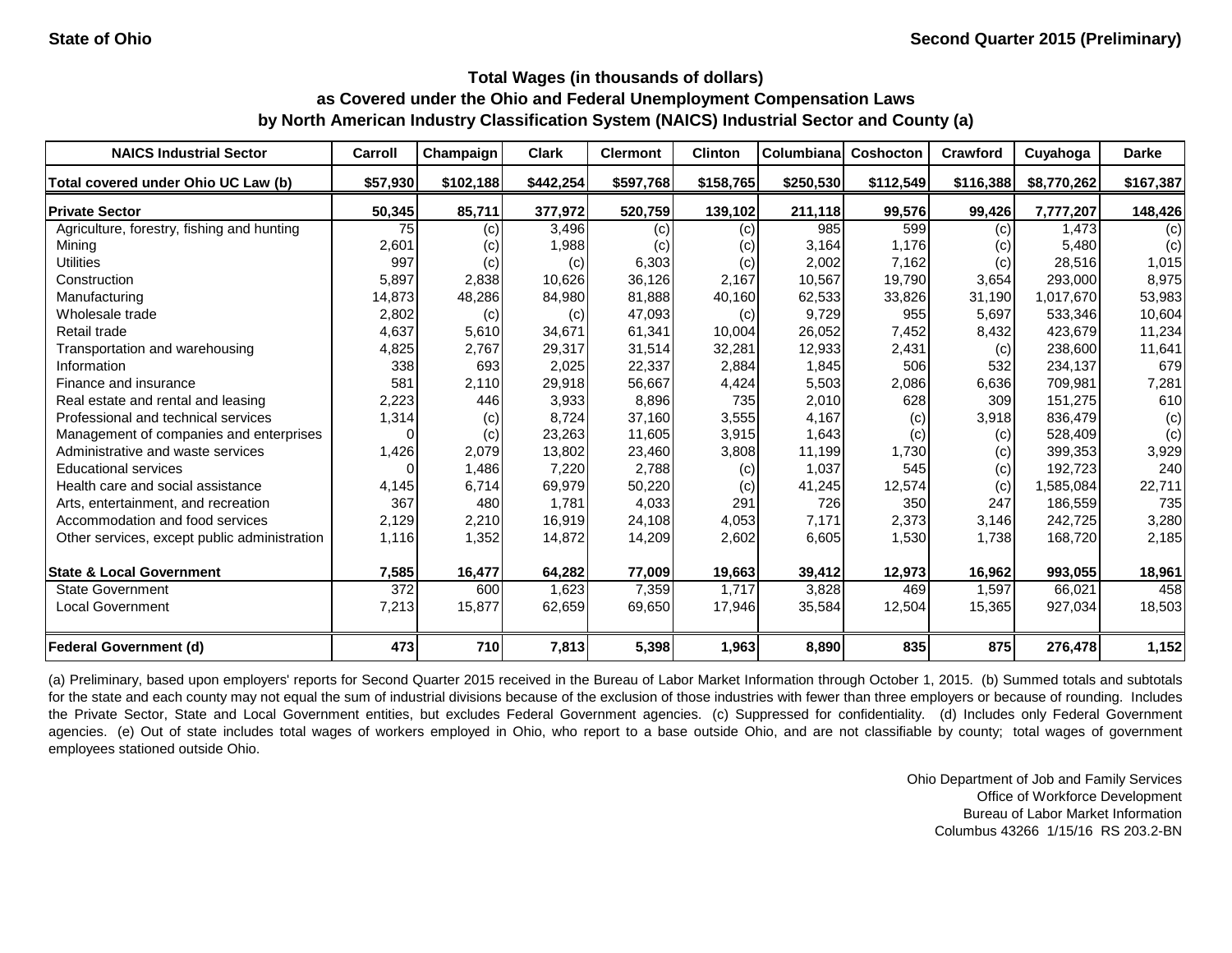| <b>NAICS Industrial Sector</b>               | <b>Defiance</b> | <b>Delaware</b> | Erie      | <b>Fairfield</b> | <b>Fayette</b> | <b>Franklin</b> | <b>Fulton</b> | Gallia   | Geauga    | Greene    |
|----------------------------------------------|-----------------|-----------------|-----------|------------------|----------------|-----------------|---------------|----------|-----------|-----------|
| Total covered under Ohio UC Law (b)          | \$156,799       | \$1,035,300     | \$317,201 | \$356,815        | \$87,380       | \$8,939,693     | \$173,480     | \$93,523 | \$331,696 | \$597,884 |
| <b>IPrivate Sector</b>                       | 137,946         | 946,421         | 267,191   | 288,871          | 71,849         | 7,400,255       | 152,155       | 78,139   | 290,872   | 486,804   |
| Agriculture, forestry, fishing and hunting   | 1,370           | (c)             | (c)       | 425              | 689            | 3,673           | (c)           | (c)      | (c)       | (c)       |
| Mining                                       |                 | (c)             | (c)       | 995              |                | 5,066           | (c)           | (c)      | (c)       | (c)       |
| <b>Utilities</b>                             | (c)             | 2,407           | (c)       | 4,684            | (c)            | 77,867          | (c)           | 17,217   | (c)       | (c)       |
| Construction                                 | 4,108           | 40,041          | 10,542    | 19,253           | 3,271          | 334,305         | 10,523        | 1,852    | 26,566    | 16,335    |
| Manufacturing                                | 59,661          | 93,323          | 75,909    | 50,091           | 18,375         | 534,881         | 82,478        | 6,660    | 87,871    | 46,566    |
| Wholesale trade                              | (c)             | 39,303          | 13,443    | 11,252           | (c)            | 439,269         | 8,948         | 887      | 26,710    | 16,493    |
| Retail trade                                 | 14,411          | 72,083          | 26,595    | 39,066           | 12,444         | 507,530         | 10,354        | 8,868    | 26,166    | 57,804    |
| Transportation and warehousing               | 5,667           | 24,961          | (c)       | 8,018            | 9,774          | 513,862         | (c)           | 1,859    | (c)       | (c)       |
| Information                                  | 1,963           | 9,549           | 2,634     | 2,406            | 406            | 241,529         | 873           | 677      | (c)       | 9,570     |
| Finance and insurance                        | 7,326           | 109,022         | 8,918     | 7,914            | 4,539          | 839,379         | 2,214         | 3,849    | 9,359     | 15,682    |
| Real estate and rental and leasing           | 406             | 8,181           | 1,906     | 3,673            | 478            | 121,631         | 444           | 247      | 3,762     | 4,050     |
| Professional and technical services          | 2,223           | 110,828         | 5,211     | 10,530           | 1,137          | 803,327         | (c)           | (c)      | 13,962    | 155,772   |
| Management of companies and enterprises      | 657             | 232,435         | 2,803     | 3,301            | $\Omega$       | 714,827         | (c)           | (c)      | 2,929     | 9,084     |
| Administrative and waste services            | 4,431           | 42.110          | 6,778     | 27,561           | 1,618          | 456,162         | 2,378         | 2,943    | 19,013    | 20,630    |
| <b>Educational services</b>                  | (c)             | 10,434          | 1,520     | 1,725            | (c)            | 139,413         | (c)           | (c)      | 5,060     | 15,055    |
| Health care and social assistance            | (c)             | 69,971          | 46,537    | 65,703           | (c)            | 1,128,184       | (c)           | (c)      | 37,443    | 65,437    |
| Arts, entertainment, and recreation          | 290             | 16,744          | 21,388    | 2,099            | 407            | 68,142          | 1,010         | 118      | 2,252     | 2,117     |
| Accommodation and food services              | 4,439           | 43,158          | 22,665    | 20,477           | 3,665          | 276,152         | 3,720         | 3,510    | 8,306     | 28,995    |
| Other services, except public administration | 2,798           | 18,479          | 5,115     | 9,698            | 827            | 195,057         | 1,988         | 2,087    | (c)       | 9,068     |
| <b>State &amp; Local Government</b>          | 18,853          | 88,879          | 50,010    | 67,944           | 15,531         | 1,539,438       | 21,325        | 15,384   | 40,824    | 111,080   |
| <b>State Government</b>                      | 923             | 4,318           | 10,734    | 8,876            | 456            | 846,637         | 1.419         | 2,944    | 2,840     | (c)       |
| <b>Local Government</b>                      | 17,930          | 84,561          | 39,276    | 59,068           | 15,075         | 692,801         | 19,906        | 12,440   | 37,984    | (c)       |
| <b>Federal Government (d)</b>                | 978             | 2,939           | 4,751     | 3,093            | 563            | 206,657         | 1,020         | 771      | 1,165     | 279,781   |

(a) Preliminary, based upon employers' reports for Second Quarter 2015 received in the Bureau of Labor Market Information through October 1, 2015. (b) Summed totals and subtotals for the state and each county may not equal the sum of industrial divisions because of the exclusion of those industries with fewer than three employers or because of rounding. Includes the Private Sector, State and Local Government entities, but excludes Federal Government agencies. (c) Suppressed for confidentiality. (d) Includes only Federal Government agencies. (e) Out of state includes total wages of workers employed in Ohio, who report to a base outside Ohio, and are not classifiable by county; total wages of government employees stationed outside Ohio.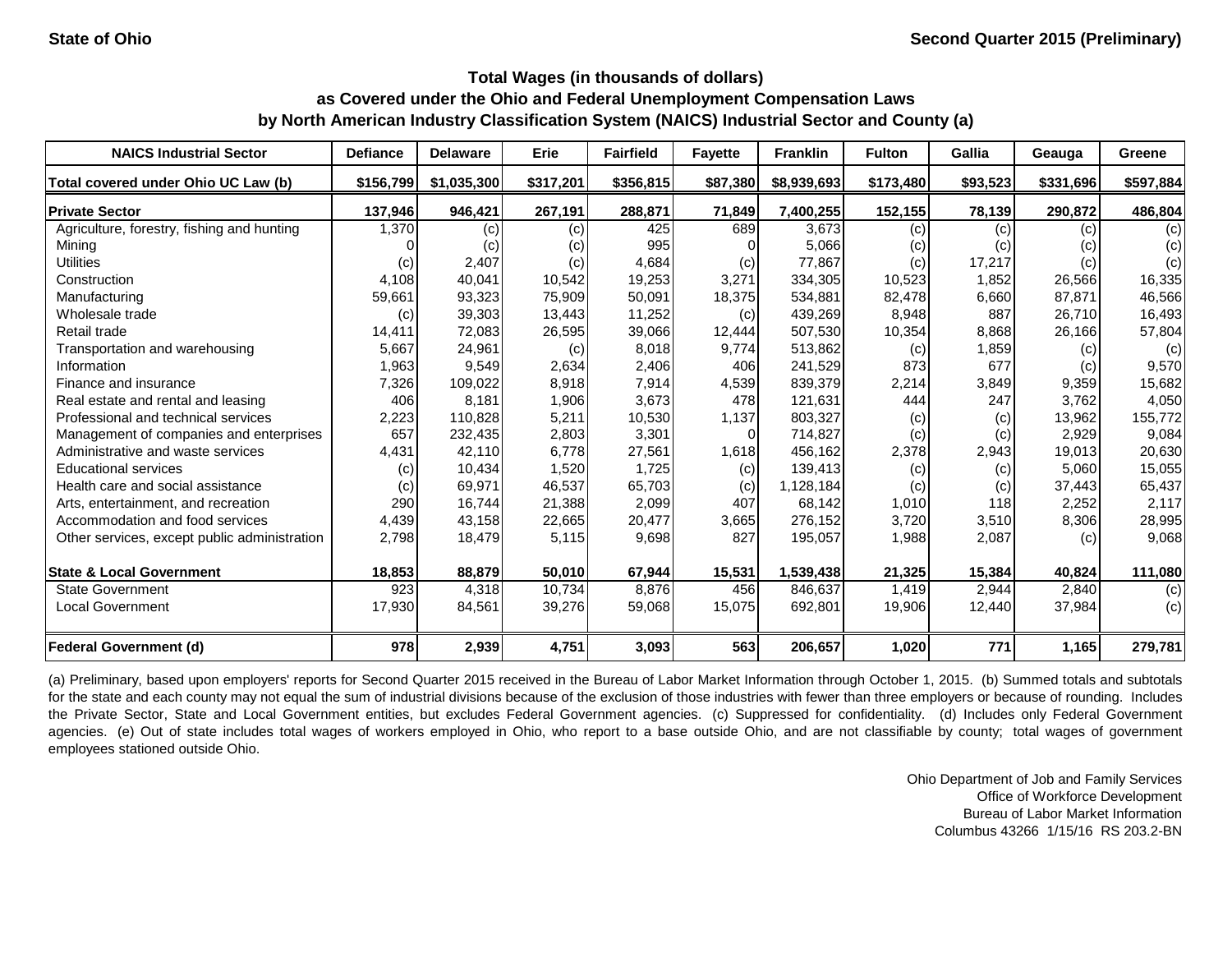| <b>NAICS Industrial Sector</b>               | <b>Guernsey</b> | <b>Hamilton</b> | <b>Hancock</b> | <b>Hardin</b> | <b>Harrison</b> | Henry    | <b>Highland</b> | <b>Hocking</b> | <b>Holmes</b> | <b>Huron</b> |
|----------------------------------------------|-----------------|-----------------|----------------|---------------|-----------------|----------|-----------------|----------------|---------------|--------------|
| Total covered under Ohio UC Law (b)          | \$142,321       | \$6,567,192     | \$540,718      | \$67.889      | \$37,965        | \$99,819 | \$80,855        | \$48,778       | \$164,253     | \$192,605    |
| <b>Private Sector</b>                        | 121,413         | 6,050,259       | 509,375        | 56,398        | 32,262          | 81,789   | 57,903          | 33,177         | 149,752       | 169,955      |
| Agriculture, forestry, fishing and hunting   | 312             | 1.963           | (c)            | 1,757         | 95              | (c)      | 274             | (c)            | 1,672         | (c)          |
| Minina                                       | 8,018           | 2,853           | (c)            |               | 9,948           | (c)      | 470             | (c)            | 1,222         | (c)          |
| <b>Utilities</b>                             | 989             | 27,029          | 1,960          | 858           | (c)             | (c)      | 992             | 74             | (c)           | (c)          |
| Construction                                 | 11,908          | 283.012         | 12,359         | 904           | 4,019           | 8,039    | 2,551           | 2,322          | 20,234        | 22,408       |
| Manufacturing                                | 37,093          | 858,722         | 151,935        | 21,166        | 3,023           | 38,917   | 17,401          | 9,096          | 67,472        | 67,380       |
| Wholesale trade                              | 4,910           | 392,034         | 22,194         | 2,989         | 3,311           | (c)      | 1,827           | 810            | 8,413         | (c)          |
| Retail trade                                 | 10,838          | 297,233         | 26,012         | 4,630         | 1,434           | 5,508    | 8,765           | 4,376          | 15,577        | 12,857       |
| Transportation and warehousing               | 3,745           | 123,316         | 43,845         | 2,139         | (c)             | 4,573    | 1,220           | 377            | (c)           | 9,408        |
| Information                                  | 607             | 153,996         | 3,553          | 294           | (c)             | 847      | 683             | 352            | 844           | 1,618        |
| Finance and insurance                        | 1,998           | 492,326         | 7,662          | 2,103         | 432             | 2,546    | 4,089           | 1,723          | 3,761         | 4,533        |
| Real estate and rental and leasing           | 434             | 85,601          | 3,304          | 302           | 573             | 558      | 502             | 658            | 320           | 874          |
| Professional and technical services          | 6,828           | 716,272         | 13,455         | 1,042         | 1,159           | 1,032    | (c)             | 654            | (c)           | 2,989        |
| Management of companies and enterprises      | 695             | 745,464         | 128,180        |               | (c)             |          | (c)             | 0              | (c)           | 1,267        |
| Administrative and waste services            | 2,407           | 285,514         | 11,374         | 408           | (c)             | 847      | 2,078           | 1,002          | 2,394         | 1,957        |
| <b>Educational services</b>                  | 255             | 101,228         | 11,011         | (c)           |                 | 131      | 138             | 224            | (c)           | 1,117        |
| Health care and social assistance            | 21,413          | 1,057,025       | 49,511         | (c)           | 3,261           | 10,769   | 11,078          | 5,333          | (c)           | 25,674       |
| Arts, entertainment, and recreation          | 191             | 124,371         | 1,028          | 141           | 113             | 115      | 255             | 138            | 381           | 615          |
| Accommodation and food services              | 6,873           | 187,156         | 13,678         | 3,022         | 542             | 1,753    | 3,071           | 3,833          | 4,873         | 4,203        |
| Other services, except public administration | 1,902           | 115,143         | 7,590          | 997           | (c)             | 2,008    | 982             | 1,178          | 1,953         | 3,283        |
| <b>State &amp; Local Government</b>          | 20,908          | 516,933         | 31,343         | 11,491        | 5,703           | 18,030   | 22,952          | 15,601         | 14,501        | 22,650       |
| State Government                             | 5,420           | 104,781         | 2,302          | 426           | 557             | 499      | 895             | 3,670          | 440           | 886          |
| <b>Local Government</b>                      | 15,488          | 412,152         | 29,041         | 11,065        | 5,146           | 17,531   | 22,057          | 11,931         | 14,061        | 21,764       |
| <b>Federal Government (d)</b>                | 1,427           | 150,612         | 1,930          | 748           | 544             | 766      | 1,035           | 444            | 711           | 1,459        |

(a) Preliminary, based upon employers' reports for Second Quarter 2015 received in the Bureau of Labor Market Information through October 1, 2015. (b) Summed totals and subtotals for the state and each county may not equal the sum of industrial divisions because of the exclusion of those industries with fewer than three employers or because of rounding. Includes the Private Sector, State and Local Government entities, but excludes Federal Government agencies. (c) Suppressed for confidentiality. (d) Includes only Federal Government agencies. (e) Out of state includes total wages of workers employed in Ohio, who report to a base outside Ohio, and are not classifiable by county; total wages of government employees stationed outside Ohio.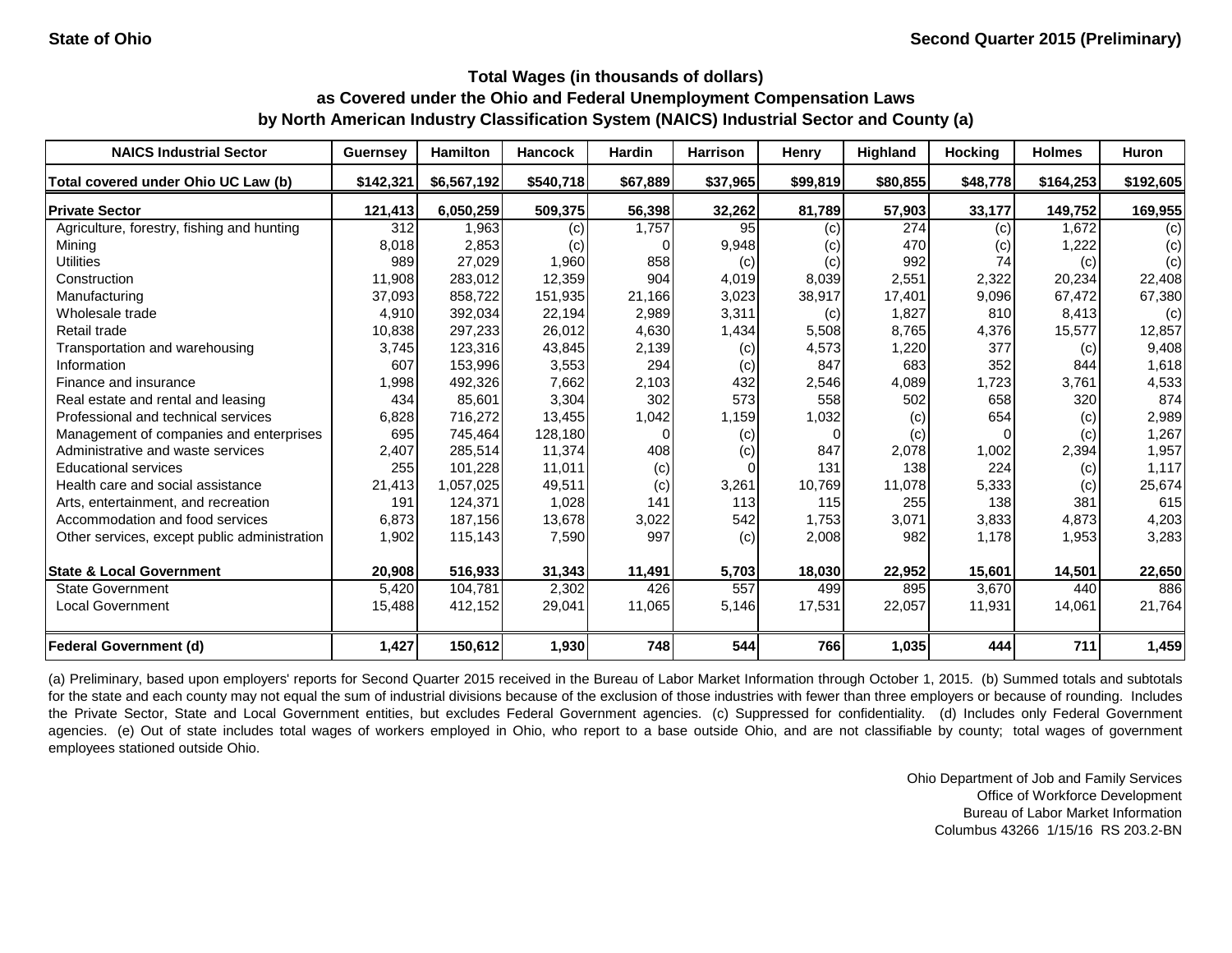| <b>NAICS Industrial Sector</b>               | <b>Jackson</b> | <b>Jefferson</b> | Knox      | Lake      | <b>Lawrence</b> | Licking   | Logan     | Lorain    | Lucas       | <b>Madison</b> |
|----------------------------------------------|----------------|------------------|-----------|-----------|-----------------|-----------|-----------|-----------|-------------|----------------|
| Total covered under Ohio UC Law (b)          | \$84,949       | \$190,867        | \$198,911 | \$999,505 | \$102,142       | \$507,089 | \$199,272 | \$937,833 | \$2,229,626 | \$157,792      |
| <b>Private Sector</b>                        | 71,505         | 164,245          | 174,150   | 880,814   | 77,199          | 428,343   | 180,668   | 785,844   | 1,903,938   | 124,089        |
| Agriculture, forestry, fishing and hunting   | 420            |                  | 1,020     | 8,251     |                 | 6,359     | 708       | 7,840     | 2,010       | 1,747          |
| Mining                                       | 892            | (c)              | 850       | 4,403     | (c)             | 1,394     | 1,050     | 332       | 2,447       | 0              |
| <b>Utilities</b>                             | (c)            | 19,590           | 767       | 29,146    | 1,395           | 3,664     | 440       | 4,365     | 7,879       | 0              |
| Construction                                 | 4,647          | (c)              | 8,352     | 57,884    | 11,553          | 37,036    | 6,354     | 48.706    | 119.192     | 4,295          |
| Manufacturing                                | 30,471         | 17,494           | 73,163    | 307,629   | (c)             | 80,061    | 81,533    | 238,731   | 384,534     | 52,553         |
| Wholesale trade                              | 1,414          | 5,365            | 4,482     | 52,374    | 3,283           | 17,798    | 6,580     | 45,303    | 89,707      | 4,057          |
| Retail trade                                 | 7,815          | 18,069           | 13,359    | 79,844    | 10,520          | 48,186    | 10,084    | 75,899    | 152,021     | 10,919         |
| Transportation and warehousing               | (c)            | 11,878           | 2,348     | 8,894     | 8,336           | 15,522    | 17,136    | 20,987    | 72,333      | 18,675         |
| Information                                  | 628            | 3,072            | 1,265     | 8,655     | 870             | 3,754     | 706       | 6,116     | 28,158      | 466            |
| Finance and insurance                        | 2,554          | 3,413            | 3,832     | 20,012    | 2,411           | 38,987    | 2,708     | 28,302    | 79,680      | 1,694          |
| Real estate and rental and leasing           | 432            | 1,520            | 751       | 8,395     | 759             | 3,506     | 1,228     | 5,826     | 28,696      | 552            |
| Professional and technical services          | (c)            | 2,898            | 4,641     | 37,361    | 1,511           | 27,476    | (c)       | 30,283    | 122,932     | 9,930          |
| Management of companies and enterprises      | (c)            | 327              | 1,134     | 46,674    | 1,168           | 10,251    | (c)       | 30,725    | 107,324     | (c)            |
| Administrative and waste services            | 2,914          | 6,257            | 8,530     | 36,037    | 2,621           | 16,171    | 12,134    | 42,816    | 98,427      | (c)            |
| <b>Educational services</b>                  | 234            | (c)              | 14,627    | 10,875    | 365             | 10,266    | 45        | 27,769    | 23,061      | (c)            |
| Health care and social assistance            | 12,146         | (c)              | 25,711    | 104,631   | 19,368          | 69,853    | 17,161    | 116,198   | 450,548     | (c)            |
| Arts, entertainment, and recreation          | 96             | 1,231            | 535       | 4,768     | 114             | 2,572     | 693       | 4,729     | 22,269      | 134            |
| Accommodation and food services              | 2,633          | 5,646            | 5,875     | 33,853    | 4,074           | 18,595    | 4,219     | 30,366    | 69,077      | 3,565          |
| Other services, except public administration | 1,225          | 3,949            | 2,909     | 21,129    | 2,153           | 16,889    | 3,421     | 20,551    | 43,643      | 965            |
| <b>State &amp; Local Government</b>          | 13,444         | 26,622           | 24,761    | 118,691   | 24,943          | 78,746    | 18,604    | 151,989   | 325,688     | 33,703         |
| <b>State Government</b>                      | 1,726          | 766              | 3,016     | 1,071     | 2,841           | 10,844    | 841       | 13.503    | 117,906     | 15,877         |
| <b>Local Government</b>                      | 11,718         | 25,856           | 21,745    | 117,620   | 22,102          | 67,902    | 17,763    | 138,486   | 207,782     | 17,826         |
| <b>Federal Government (d)</b>                | 779            | 2,068            | 1,260     | 6,428     | 1,479           | 5,543     | 1,500     | 26,198    | 28,018      | 930            |

(a) Preliminary, based upon employers' reports for Second Quarter 2015 received in the Bureau of Labor Market Information through October 1, 2015. (b) Summed totals and subtotals for the state and each county may not equal the sum of industrial divisions because of the exclusion of those industries with fewer than three employers or because of rounding. Includes the Private Sector, State and Local Government entities, but excludes Federal Government agencies. (c) Suppressed for confidentiality. (d) Includes only Federal Government agencies. (e) Out of state includes total wages of workers employed in Ohio, who report to a base outside Ohio, and are not classifiable by county; total wages of government employees stationed outside Ohio.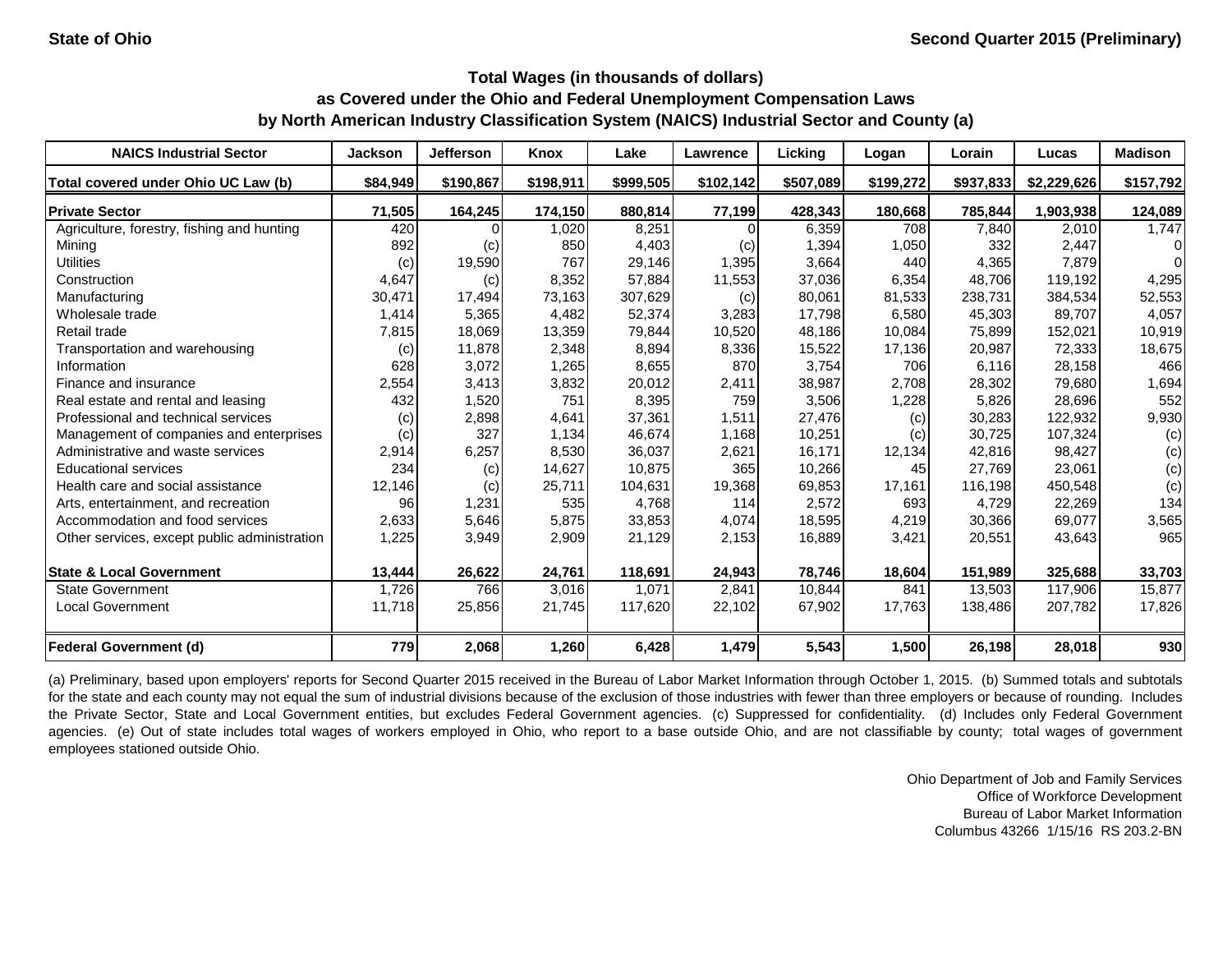| <b>NAICS Industrial Sector</b>               | <b>Mahoning</b> | <b>Marion</b> | <b>Medina</b> | <b>Meigs</b> | Mercer    | <b>Miami</b> | <b>Monroe</b> | Montgomery  | Morgan   | <b>Morrow</b> |
|----------------------------------------------|-----------------|---------------|---------------|--------------|-----------|--------------|---------------|-------------|----------|---------------|
| Total covered under Ohio UC Law (b)          | \$848,686       | \$225,300     | \$563,982     | \$25,143     | \$167,647 | \$382,851    | \$23,565      | \$2,643,408 | \$21,772 | \$49,837      |
| <b>Private Sector</b>                        | 716,291         | 187,842       | 492,936       | 16,794       | 143,554   | 332,977      | 17,980        | 2,337,524   | 16,403   | 36,548        |
| Agriculture, forestry, fishing and hunting   | ,209            | (c)           | 1,102         | 328          | (c)       | (c)          | 140           | 1,736       | (c)      | 262           |
| Mining                                       | 4,408           | (c)           | 166           | 788          | (c)       | (c)          | 2,325         | 446         | (c)      | 127           |
| <b>Utilities</b>                             | 6,696           | 1,949         | (c)           | (c)          | (c)       | (c)          | 673           | 13,094      | (c)      | (c)           |
| Construction                                 | 57,397          | 5,734         | 46,828        | 2,369        | 10,838    | 16,827       | 3,923         | 108,902     | 1,920    | 9,033         |
| Manufacturing                                | 103,087         | 65,332        | 111,877       | 1,234        | 65,002    | 128,106      | 46            | 342,097     | 5,510    | 10,872        |
| Wholesale trade                              | 52,620          | 10,764        | 42,048        | 321          | (c)       | (c)          | 1,394         | 127,306     | (c)      | 1,559         |
| Retail trade                                 | 81,519          | 17,370        | 55,149        | 3,363        | 12,090    | 32,813       | 1,741         | 154,793     | 1,471    | 3,613         |
| Transportation and warehousing               | 32,002          | 6,535         | (c)           | (c)          | 11,513    | 18,280       | 2,551         | 97,758      | (c)      | (c)           |
| Information                                  | 12,421          | 5,491         | 3,880         | (c)          | 1,483     | 657          | (c)           | 121,078     | 231      | 175           |
| Finance and insurance                        | 26,126          | 3,921         | 14,058        | 1,000        | 6,425     | 8,245        | 1.151         | 173,949     | 562      | 668           |
| Real estate and rental and leasing           | 7,916           | 2,607         | 5,592         | 103          | 563       | 2,126        | 234           | 29,542      | 11       | 360           |
| Professional and technical services          | 34,723          | 2,779         | 25,183        | (c)          | (c)       | (c)          | (c)           | 197,949     | 360      | (c)           |
| Management of companies and enterprises      | 15,477          | 1,523         | 48,377        | (c)          | (c)       | (c)          |               | 85,439      |          | (c)           |
| Administrative and waste services            | 57,610          | 7,696         | 19,352        | 491          | 2,022     | 13,703       | 522           | 108,331     | 248      | 658           |
| <b>Educational services</b>                  | 5,323           | 395           | 2,510         | (c)          | (c)       | 1,397        | (c)           | 64,201      |          | (c)           |
| Health care and social assistance            | 159,752         | 43,909        | 51,753        | (c)          | (c)       | 36,184       | (c)           | 557,773     | 2,370    | (c)           |
| Arts, entertainment, and recreation          | 6,121           | 447           | 3,756         |              | 315       | 959          | 25            | 14,692      | (c)      | 255           |
| Accommodation and food services              | 34,831          | 6,534         | 20,104        | 1,323        | 3,414     | 13,999       | 571           | 86,206      | (c)      | 1,230         |
| Other services, except public administration | 17,051          | 3,538         | 10,289        | (c)          | 3,383     | 7,906        | 689           | 52,232      | 130      | 626           |
| <b>State &amp; Local Government</b>          | 132,395         | 37,458        | 71,046        | 8,349        | 24,093    | 49,874       | 5,585         | 305,884     | 5,369    | 13,289        |
| <b>State Government</b>                      | 34,974          | 8,857         | 1,356         | 378          | 1,981     | 1,558        | 390           | 19,109      | 564      | 726           |
| Local Government                             | 97,421          | 28,601        | 69,690        | 7,971        | 22,112    | 48,316       | 5,195         | 286,775     | 4,805    | 12,563        |
| <b>Federal Government (d)</b>                | 17,747          | 1,398         | 4,448         | 717          | 1,089     | 2,347        | 547           | 67,583      | 451      | 482           |

(a) Preliminary, based upon employers' reports for Second Quarter 2015 received in the Bureau of Labor Market Information through October 1, 2015. (b) Summed totals and subtotals for the state and each county may not equal the sum of industrial divisions because of the exclusion of those industries with fewer than three employers or because of rounding. Includes the Private Sector, State and Local Government entities, but excludes Federal Government agencies. (c) Suppressed for confidentiality. (d) Includes only Federal Government agencies. (e) Out of state includes total wages of workers employed in Ohio, who report to a base outside Ohio, and are not classifiable by county; total wages of government employees stationed outside Ohio.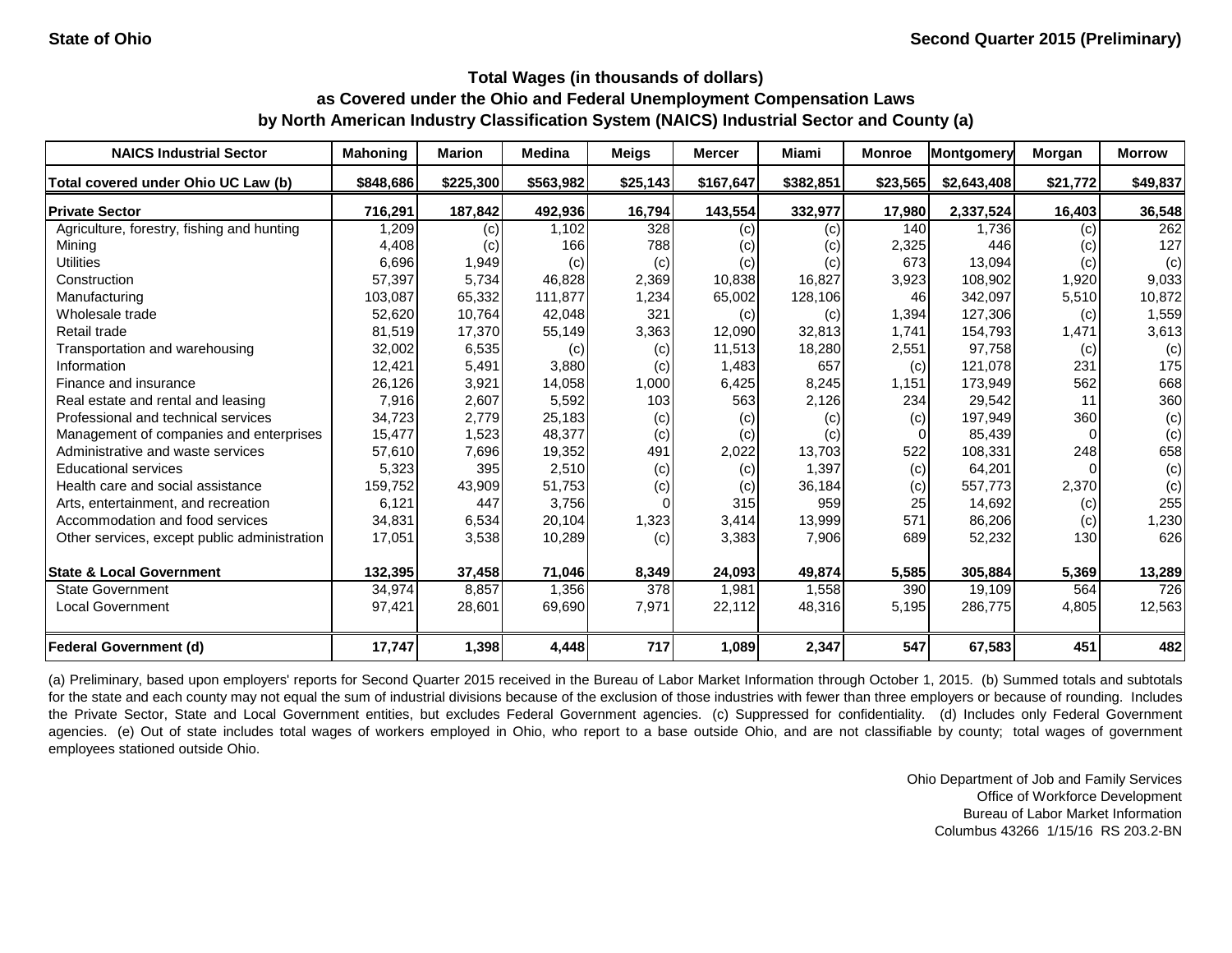| <b>NAICS Industrial Sector</b>               | <b>Muskingum</b> | <b>Noble</b> | <b>Ottawa</b> | <b>Paulding</b> | Perry    | Pickaway  | <b>Pike</b> | Portage   | <b>Preble</b> | Putnam         |
|----------------------------------------------|------------------|--------------|---------------|-----------------|----------|-----------|-------------|-----------|---------------|----------------|
| Total covered under Ohio UC Law (b)          | \$289,639        | \$28,705     | \$129,605     | \$39,018        | \$42,426 | \$135,058 | \$103,308   | \$562,352 | \$87,497      | \$101,468      |
| <b>Private Sector</b>                        | 245,205          | 19,529       | 109,745       | 29,559          | 30,791   | 93,172    | 90,316      | 429,977   | 73,030        | 87,209         |
| Agriculture, forestry, fishing and hunting   | 131              |              | (c)           | 4,330           | 207      | (c)       | (c)         | 1,102     | (c)           | (c)            |
| Mining                                       | 12,496           | 3,376        | (c)           | 207             | 2,154    | (c)       | (c)         | 4,083     | (c)           | (c)            |
| <b>Utilities</b>                             | 4,614            | 61           | (c)           | (c)             | 597      | (c)       | (c)         | (c)       | (c)           | (c)            |
| Construction                                 | 8,885            | 2,163        | 5,912         | 915             | 2,022    | 7,806     | 4,353       | 23,788    | 2,952         | 8,699          |
| Manufacturing                                | 35,547           | 2,596        | 31,088        | 13,295          | 7,782    | 32,919    | 7,191       | 133,075   | 39,393        | 41,802         |
| Wholesale trade                              | 10,090           | 853          | (c)           | 1,576           | 1,625    | (c)       | (c)         | 44,765    | 2,813         | 5,727          |
| Retail trade                                 | 29,632           | 1,563        | 9,927         | 2,089           | 3,609    | 8,585     | 5,630       | 38,430    | 7,642         | 6,033          |
| Transportation and warehousing               | 16,132           | 1,790        | 3,279         | (c)             | 514      | 5,066     | 1,571       | (c)       | (c)           | (c)            |
| Information                                  | 5,437            | 107          | 684           | 111             | 222      | 663       | 280         | 4,925     | 499           | 595            |
| Finance and insurance                        | 8,559            | 1,451        | 3,388         | 964             | 1,349    | 2,872     | 2,063       | 8,286     | 1,670         | 2,989          |
| Real estate and rental and leasing           | 1,732            | 23           | 866           | 100             | 71       | 480       | 231         | 5,582     | 392           | 224            |
| Professional and technical services          | 6,528            | 2,377        | (c)           | 677             | 981      | (c)       | (c)         | 19,171    | (c)           | 1,857          |
| Management of companies and enterprises      | 2,087            | (c)          | (c)           | 0               | 272      | (c)       | (c)         | 13,258    | (c)           | $\overline{0}$ |
| Administrative and waste services            | 7,235            | (c)          | 1,677         | 396             | 1,939    | 4,413     | 38,610      | 36,494    | 2,030         | 3,113          |
| <b>Educational services</b>                  | (c)              | $\Omega$     | 205           | (c)             | (c)      | (c)       | 111         | 5,041     | (c)           | (c)            |
| Health care and social assistance            | (c)              | 1,546        | 12,479        | (c)             | (c)      | (c)       | 12,106      | 46,128    | (c)           | (c)            |
| Arts, entertainment, and recreation          | 1,529            | (c)          | 4,518         | (c)             | 100      | 539       | (c)         | 2,922     | 86            | 374            |
| Accommodation and food services              | 11,825           | (c)          | 8,922         | (c)             | 1,086    | 4,665     | (c)         | 19,170    | 2,964         | 1,924          |
| Other services, except public administration | 6,996            | 335          | 2,318         | 507             | 640      | 1,117     | 1,055       | 9,350     | 1,601         | 1,616          |
| <b>State &amp; Local Government</b>          | 44,434           | 9,176        | 19,860        | 9,459           | 11,635   | 41,886    | 12,992      | 132,375   | 14,467        | 14,259         |
| <b>State Government</b>                      | 3,818            | 5,232        | 1,770         | 334             | 431      | 16,031    | 872         | 67,607    | 723           | 418            |
| <b>Local Government</b>                      | 40,616           | 3,944        | 18,090        | 9,125           | 11,204   | 25,855    | 12,120      | 64,768    | 13,744        | 13,841         |
| <b>Federal Government (d)</b>                | 2,796            | 210          | 2,212         | 456             | 608      | 1,083     | 1,248       | 4,359     | 714           | 733            |

(a) Preliminary, based upon employers' reports for Second Quarter 2015 received in the Bureau of Labor Market Information through October 1, 2015. (b) Summed totals and subtotals for the state and each county may not equal the sum of industrial divisions because of the exclusion of those industries with fewer than three employers or because of rounding. Includes the Private Sector, State and Local Government entities, but excludes Federal Government agencies. (c) Suppressed for confidentiality. (d) Includes only Federal Government agencies. (e) Out of state includes total wages of workers employed in Ohio, who report to a base outside Ohio, and are not classifiable by county; total wages of government employees stationed outside Ohio.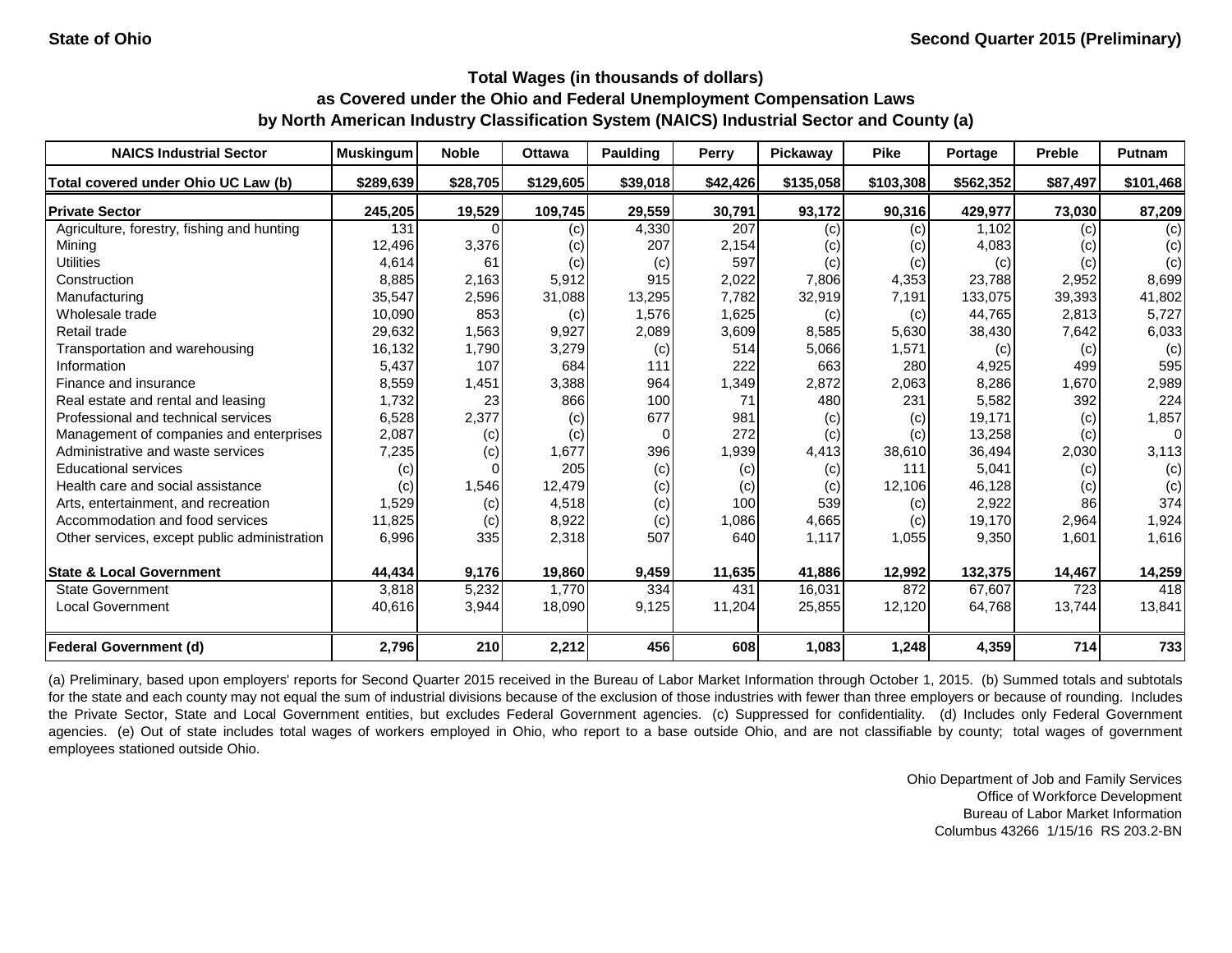| <b>NAICS Industrial Sector</b>               | <b>Richland</b> | <b>Ross</b> | <b>Sandusky</b> | <b>Scioto</b> | Seneca    | <b>Shelby</b> | <b>Stark</b> | <b>Summit</b> | <b>Trumbull</b> | <b>Tuscarawas</b> |
|----------------------------------------------|-----------------|-------------|-----------------|---------------|-----------|---------------|--------------|---------------|-----------------|-------------------|
| Total covered under Ohio UC Law (b)          | \$437,505       | \$264,958   | \$240,533       | \$200,011     | \$159,725 | \$310,682     | \$1,478,390  | \$2,891,956   | \$648,192       | \$322,072         |
| <b>Private Sector</b>                        | 365,530         | 214,747     | 211,311         | 150,597       | 137,586   | 287,458       | 1,305,377    | 2,579,239     | 554,477         | 278,148           |
| Agriculture, forestry, fishing and hunting   | (c)             | 410         | (c)             | (c)           | 590       | 848           | 2,374        | 357           | 805             | 923               |
| Mining                                       | (c)             | 262         | (c)             | (c)           | 1,787     |               | 11,270       | 1,030         | 1,255           | 17,536            |
| <b>Utilities</b>                             | (c)             | 3,576       | 951             | 1,572         | 1,881     | (c)           | 11,950       | 18,068        | 3,307           | 1,296             |
| Construction                                 | 22,935          | 7,556       | 12,592          | 7,064         | 12,095    | 19,458        | 83,545       | 135,568       | 24,854          | 19,772            |
| Manufacturing                                | 113,717         | 66,681      | 106,199         | 17,811        | 46,865    | 170,683       | 342,996      | 385,433       | 194,335         | 87,520            |
| Wholesale trade                              | 19,390          | 5,933       | 6,484           | 3,051         | 7,414     | 17,890        | 74,757       | 194,051       | 22,705          | 18,374            |
| Retail trade                                 | 39,244          | 23,700      | 16,856          | 18,794        | 14,076    | 11,630        | 116,335      | 223,075       | 61,377          | 26,574            |
| Transportation and warehousing               | (c)             | 8,950       | 7,351           | 3,995         | 6,496     | (c)           | 32,855       | 87,633        | 34,167          | 9,174             |
| Information                                  | 9,291           | 3,517       | 1,143           | 1,739         | 1,287     | 1,529         | 15,665       | 49,872        | 4,469           | 2,473             |
| Finance and insurance                        | 12,504          | 5,507       | 5,420           | 6,275         | 4,763     | 3,958         | 66,646       | 142,121       | 15,034          | 6,811             |
| Real estate and rental and leasing           | 2,368           | 876         | 3,418           | 1,606         | 406       | 825           | 14,042       | 25,968        | 6,756           | 2,892             |
| Professional and technical services          | 8,857           | 2,379       | 3,156           | 6,450         | 2,695     | (c)           | 64,581       | 199,883       | 11,841          | 9,767             |
| Management of companies and enterprises      | 1,146           | 3,195       | 3,759           | 1,228         | 871       | (c)           | 17,170       | 338,159       | 12,035          | 832               |
| Administrative and waste services            | 22,941          | 4,690       | 6,269           | 4,901         | 2.781     | 10,267        | 56,779       | 122.053       | 29,759          | 11,373            |
| <b>Educational services</b>                  | 2,418           | 714         | (c)             | 875           | 9,213     | 725           | 22,951       | 28,223        | 3,748           | 679               |
| Health care and social assistance            | 70,602          | 64,136      | (c)             | 63,389        | 16,171    | 18,048        | 272,888      | 463,356       | 91,766          | 41,321            |
| Arts, entertainment, and recreation          | 1,584           | 851         | 1,158           | 192           | 388       | 200           | 8,318        | 21.647        | 2,759           | 2,230             |
| Accommodation and food services              | 15,911          | 9,222       | 5,895           | 8,418         | 5,072     | 4,251         | 57,449       | 81,111        | 21,695          | 12,073            |
| Other services, except public administration | 7,490           | 2,591       | 3,988           | 3,071         | 2,735     | 3,814         | 32,804       | 61,631        | 11,808          | 6,528             |
| <b>State &amp; Local Government</b>          | 71,975          | 50,211      | 29,222          | 49,414        | 22,139    | 23,224        | 173,013      | 312,717       | 93,715          | 43,924            |
| <b>State Government</b>                      | 17,149          | 18,881      | 1,146           | 17,307        | 2,750     | 2,642         | 15,585       | 65,337        | 10,890          | 5,257             |
| <b>Local Government</b>                      | 54,826          | 31,330      | 28,076          | 32,107        | 19,389    | 20,582        | 157,428      | 247,380       | 82,825          | 38,667            |
| <b>Federal Government (d)</b>                | 8,724           | 23,745      | 1,295           | 2,081         | 1,314     | 817           | 13,106       | 26,309        | 6,558           | 3,171             |

(a) Preliminary, based upon employers' reports for Second Quarter 2015 received in the Bureau of Labor Market Information through October 1, 2015. (b) Summed totals and subtotals for the state and each county may not equal the sum of industrial divisions because of the exclusion of those industries with fewer than three employers or because of rounding. Includes the Private Sector, State and Local Government entities, but excludes Federal Government agencies. (c) Suppressed for confidentiality. (d) Includes only Federal Government agencies. (e) Out of state includes total wages of workers employed in Ohio, who report to a base outside Ohio, and are not classifiable by county; total wages of government employees stationed outside Ohio.